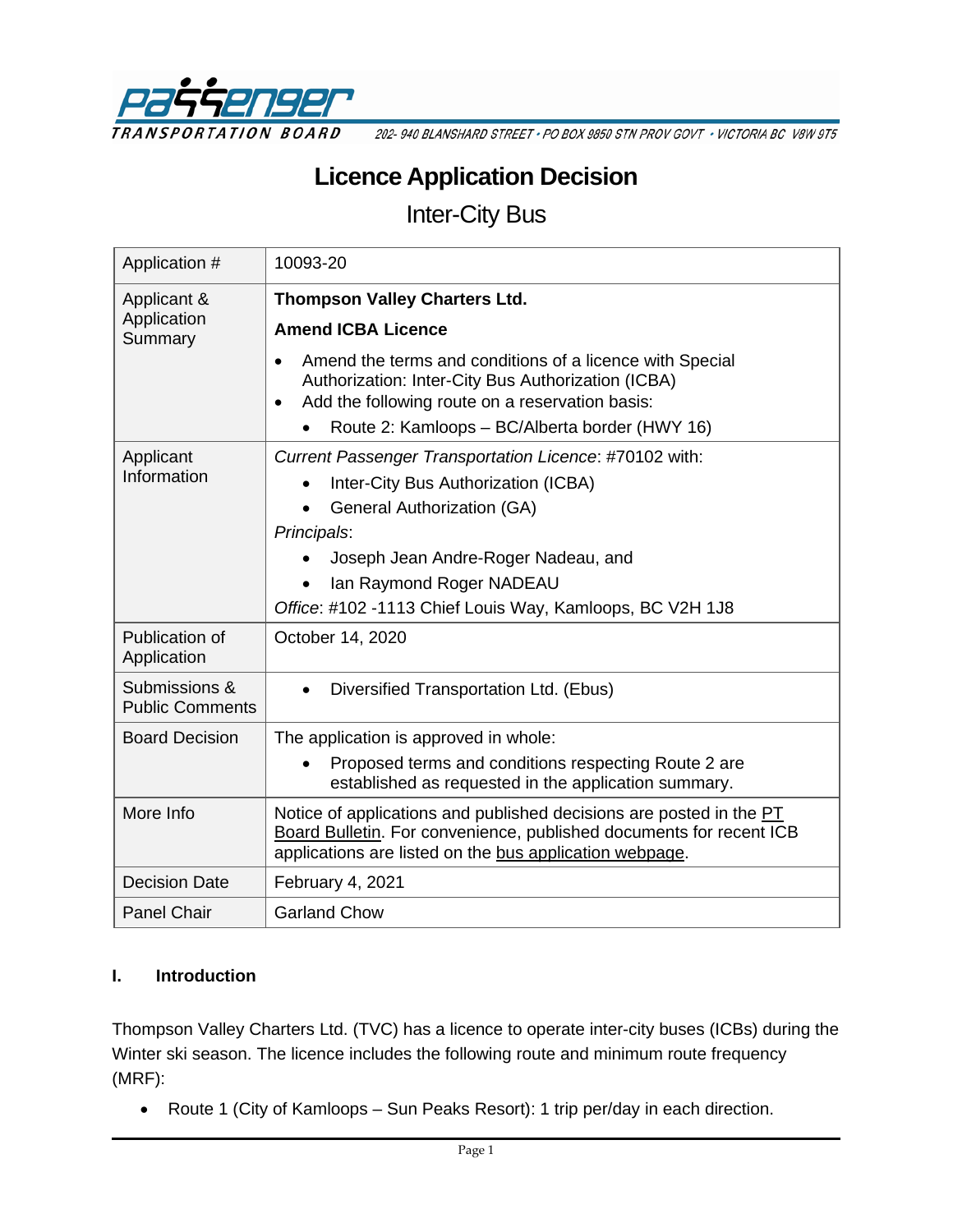TVC also has an authorization to operate general passenger vehicles.

Thompson Valley Charters Ltd**.** is applying to add a second route (Route 2) to its ICB authorization. The minimum route frequency for the second route is 2 trips per week in each direction with the following route points:

- Kamloops Barriere Little Fort
- 
- Clearwater Avola Blue River
- 
- 
- 
- Park Mount Robson O Barkerville Valemount<sup>O</sup> Of Can ikely **Wells Gray** Horsefly Provincial Park Lake **Blue RiverO** Avola O 00 Mile House Clearwater<sub>O</sub>  $97$ Little Fort O **O**Barrière 5  $\bullet$ 99 icamo ó **O**Kamloops

The applicant's proposed schedule begins with departure from Kamloops on Monday and

passengers anywhere along the route in addition to locations listed as route points.

All passengers must make reservations which will be available online, with an app on a

passenger's smartphone or tablet or through third party agents. TVC would also make tickets

Thursday and return on Tuesday and Friday respectively. This year-round service would pick up

- -
- Valemount Mount Robson BC/Alberta border (Highway 16)



available through other websites.

Figure 1: Proposed Route 2

The buses will not be wheelchair accessible and no other passenger services for a fee, such as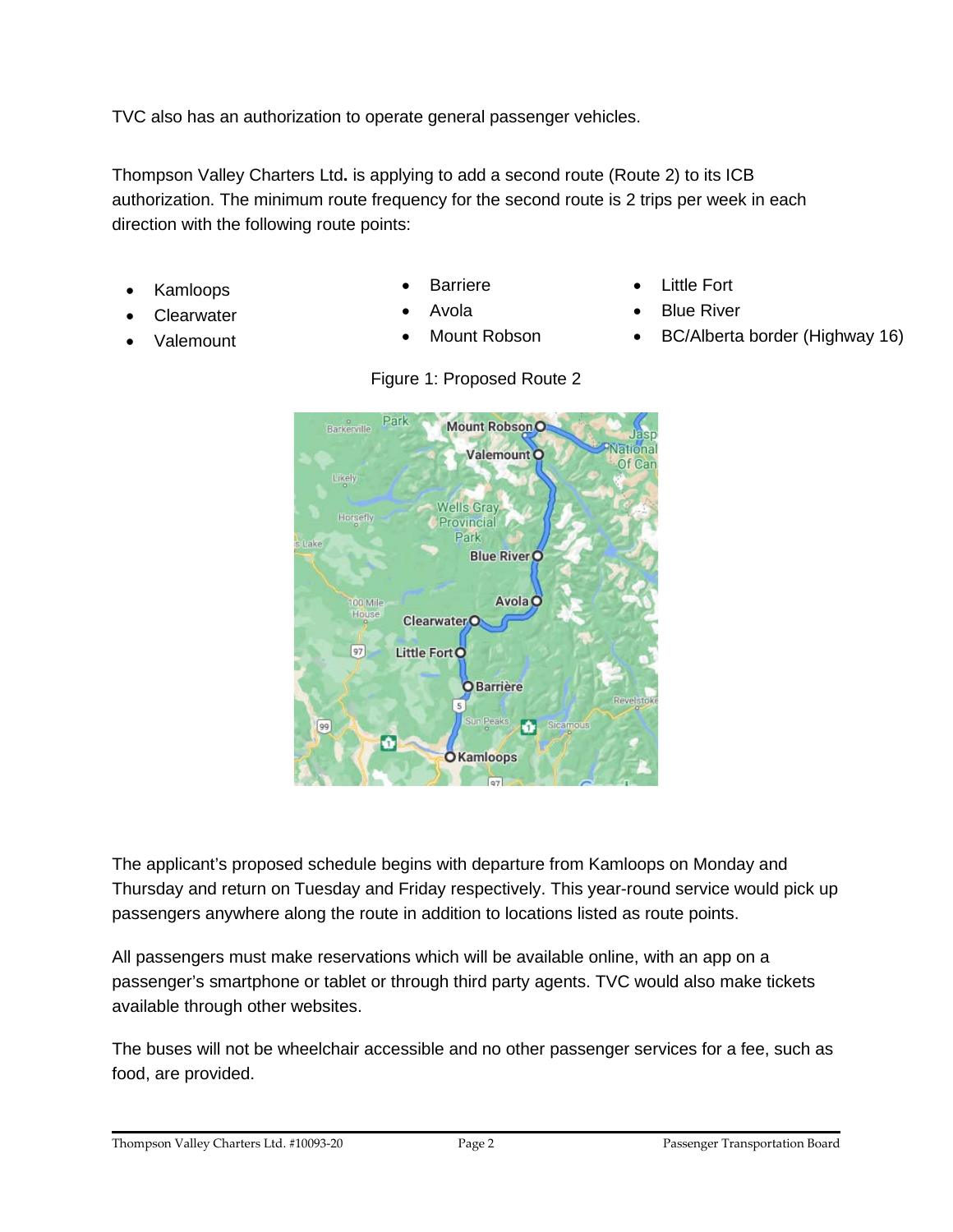# **II. Background**

Thompson Valley Charters Ltd. (TVC) was incorporated in British Columbia on December 5, 1989. TVC was purchased by its current owners in 2018 and is an incorporated private company. The owner/directors are Nadeau, Joseph Jean Andre-Roger and Nadeau, Ian Raymond Roger. TVC's head office is in Kamloops, B.C. Upon acquisition of TVC in 2018, the fleet was increased from 2 buses to 5 buses.

TVC current licence 70102 has a licence with two authorizations, a General Authorization (GA) approved by the Registrar of Passenger Transportation; and a Special Authorization (SA): Inter-city Bus Authorization (ICBA) approved by the Board.

- Under its GA, TVC may operate general passenger vehicles within B.C. and extra provincially crossing BC borders. Under this authority, TVC provides charter service to the public, including customers such as TRU Athletics and Recreation Division and the Kamloops Community YMCA.
- Under its SA: TVC provides ICB service between the City of Kamloops and Sun Peaks Resort during ski season with this authority. As well, TVC can, under specified circumstances, operate on other routes when engaged by another licensed operator.

TVC provides maintenance services to vehicles not owned and operated by TVC.

## **III. Mandate & Jurisdiction**

This application is made under the *Passenger Transportation Act* (the "Act"). The Act regulates the licensing and operation of commercial passenger transportation vehicles in BC.

Under the Act, the Passenger Transportation Board (the "Board") makes decisions on applications for inter-city buses. The Board has the authority to consider and approve applications for new licences as well as applications from existing licensees to change terms or conditions of their licences.

The Board's mandate is stated in section 28 of the Act. Section 28(1) of the Passenger Transportation Act says that the Board may approve, in whole or in part, an application forwarded to it under s. 26(1) after considering whether:

- (a) there is a public need for the service the applicant proposed to provide under any special authorization.
- (b) the applicant is a fit and proper person to provide that service and is capable of providing that service, and
- (c) the application, if granted, would promote sound economic conditions in the passenger transportation business in British Columbia.

The Act allows the Board to, among other things,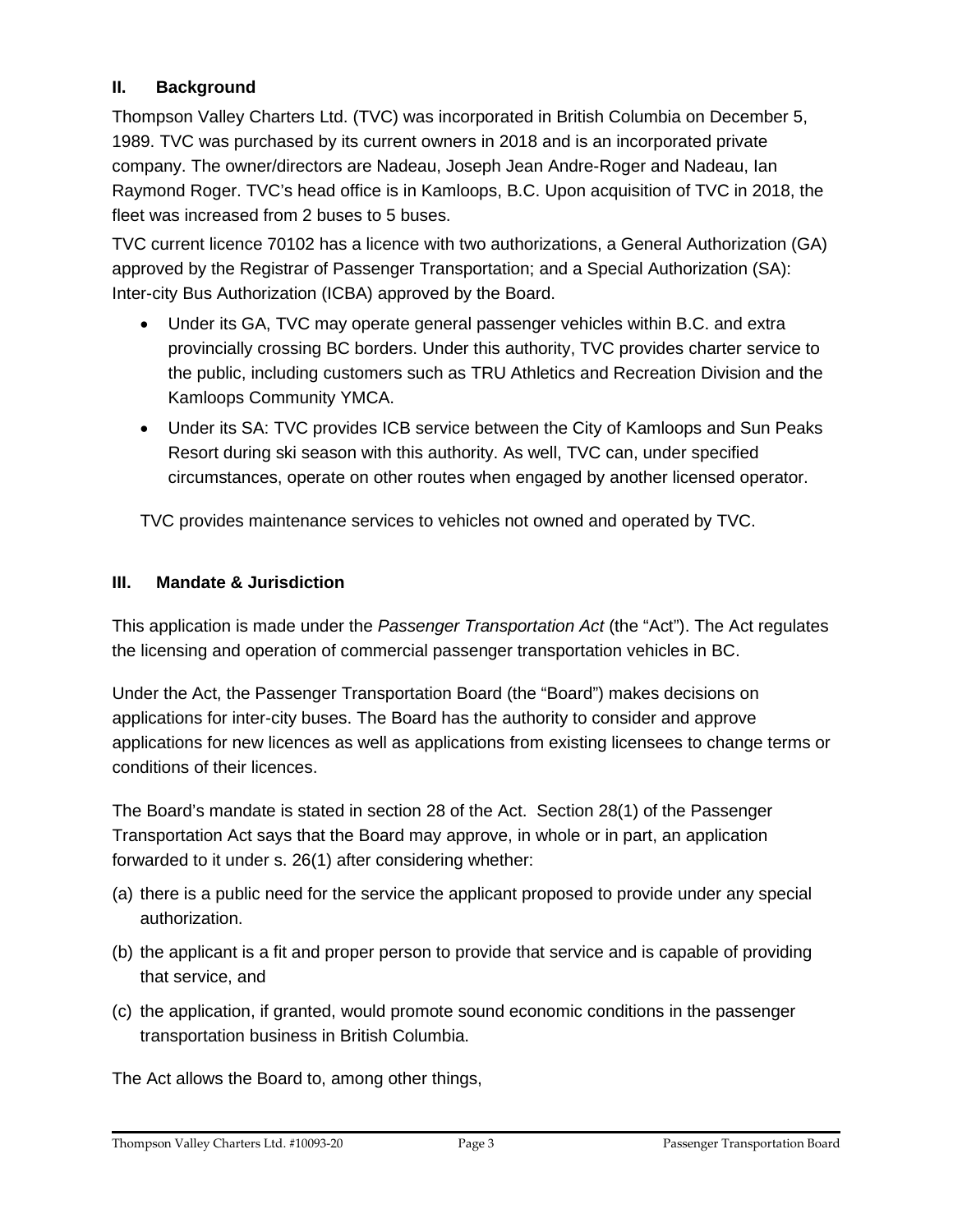- accept evidence and information that it considers relevant, necessary, and appropriate, whether or not the information would be admissible in a court of law. [Section 15]
- conduct written, electronic or oral hearings, or any combination of them, as the Board, in its sole discretion, considers appropriate. [Section 17]
- require further information from an applicant. [Section 27(1)(b)]

Section 26(2) of the Act requires the Board to publish the fact and nature of applications and section 27(3) requires the Board to consider applications and any written submissions it receives as result of publication. Section 27(5) says that people who make submissions are not entitled to disclosure of further information, unless the Board orders otherwise.

If the Board approves an application, it will set terms and conditions of licence primarily with respect to routes and service levels.

# **IV. Procedural Matters**

The applicant submitted required forms and responded to the Board's inquiry for additional clarification

This application is being conducted by way of a written hearing.

# **V. Applicant's Rationale and Submissions**

# *Public Explanation*

The applicant provided the following text in the Application Summary that was published in the *Weekly Bulletin*:

*"Provide a service to transport passengers from Kamloops to the BC/Alberta border."*

# *Submissions & Applicant's Response*

The Board received one submission supportive of the application from a licensed ICB operator, Diversified Transportation Ltd (Ebus).

# **VI. Reasons for the Board's Decision**

Section 28(1) of the Act sets out the factors the Board must consider with respect to this application.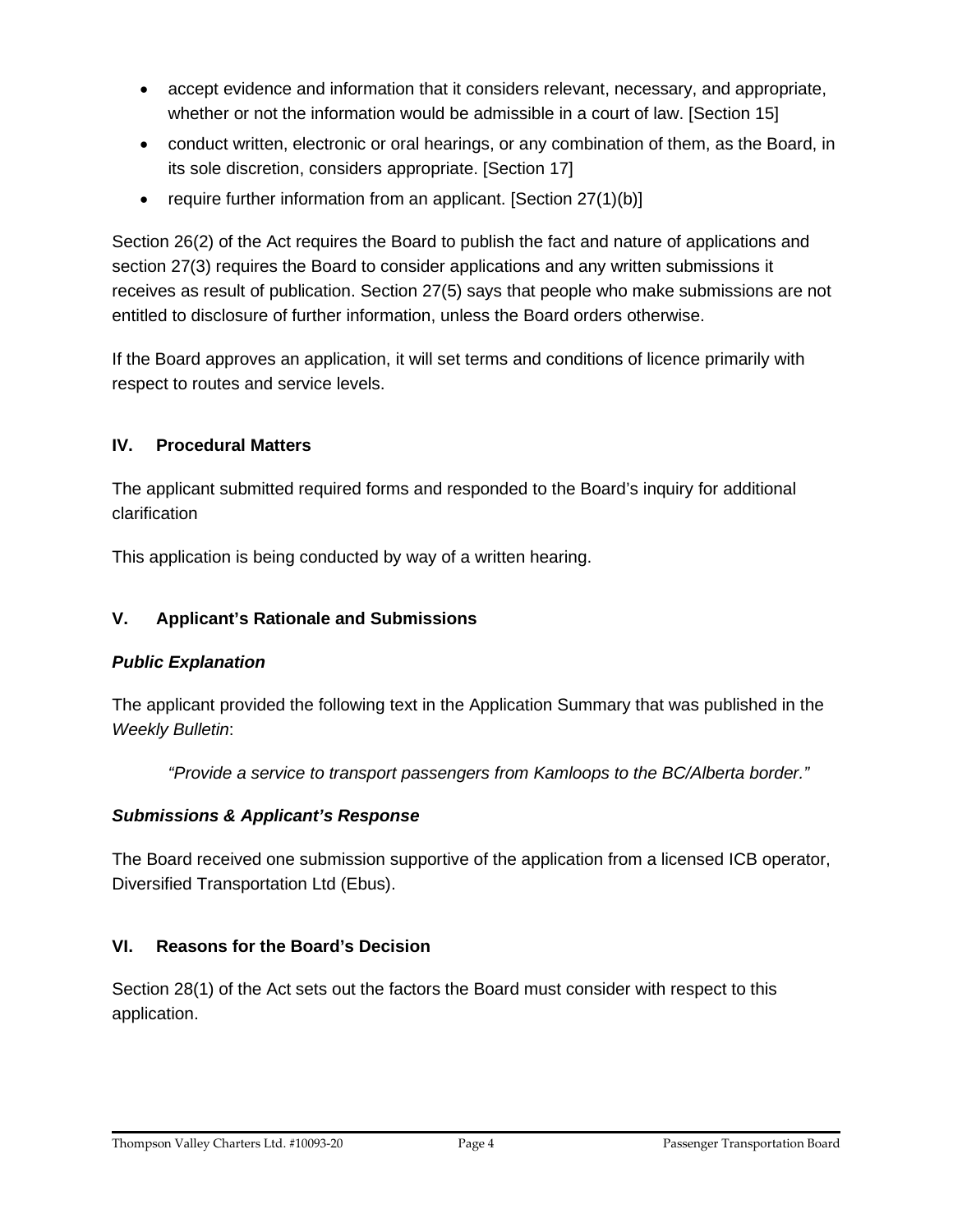# *(1) Is the applicant a fit and proper person to provide its proposed service, and is the applicant capable of providing the service?*

The Board looks at this question in two parts:

- (a) is the applicant a *fit and proper person* to provide the proposed service; and,
- (b) is the applicant *capable* of providing the service?

First, with *fit and proper*, the *Oxford English Dictionary* defines *fit* as including "well adapted or suited to the conditions or circumstances of the case, answering the purpose, proper or appropriate possessing the necessary qualifications, properly qualified, competent, deserving." Also, the dictionary defines *proper* as including "suitable for a specified or implicit purpose or requirement; appropriate to the circumstances or conditions; of the requisite standard or type; apt, fitting; correct, right." When looking at whether an applicant is fit and proper, the Board does so in the context of the passenger transportation industry in British Columbia. This includes the regulatory system that grants businesses a licence which confers on them both the authorization they need to provide their service and an ongoing obligation to operate in accordance with proper standards of conduct.

Second, capability is generally understood to mean that an applicant has the ability or qualities necessary to skillfully and effectively meet its obligations and achieve the results it says it will achieve. When looking at capability, the Board reflects on whether the applicant has demonstrated that it has the knowledge and understanding of relevant regulatory requirements and policies that govern passenger transportation providers, and whether it is able to comply with those requirements. It also looks at whether the applicant has the background, skills and knowledge to manage its proposed service, and the financing to operate it. The Board expects an applicant to demonstrate its competence and ability by providing sound and realistic information in its business plan and financial statements that is consistent and compatible with the transportation service it proposes.

# **Analysis of fitness and capability**

The applicant, under its present ownership, has operated TVC since 2018. TVC's unaudited National Safety Code rating is "satisfactory- unaudited", with no contraventions, out of service orders or accidents noted in the Carrier Safety Profile. In the year prior to this application, there were no police reported accidents and seven CVIP inspections were passed. This safety performance is acceptable to the board.

The Disclosure of Unlawful Activity & Bankruptcy forms completed by the two directors were acceptable to the Board. The applicant also signed the Board's "Declaration" agreeing that it will operate its vehicles in accordance with the *Passenger Transportation Act* and the *Liquor Control* 

Thompson Valley Charters Ltd. #10093-20 Page 5 Passenger Transportation Board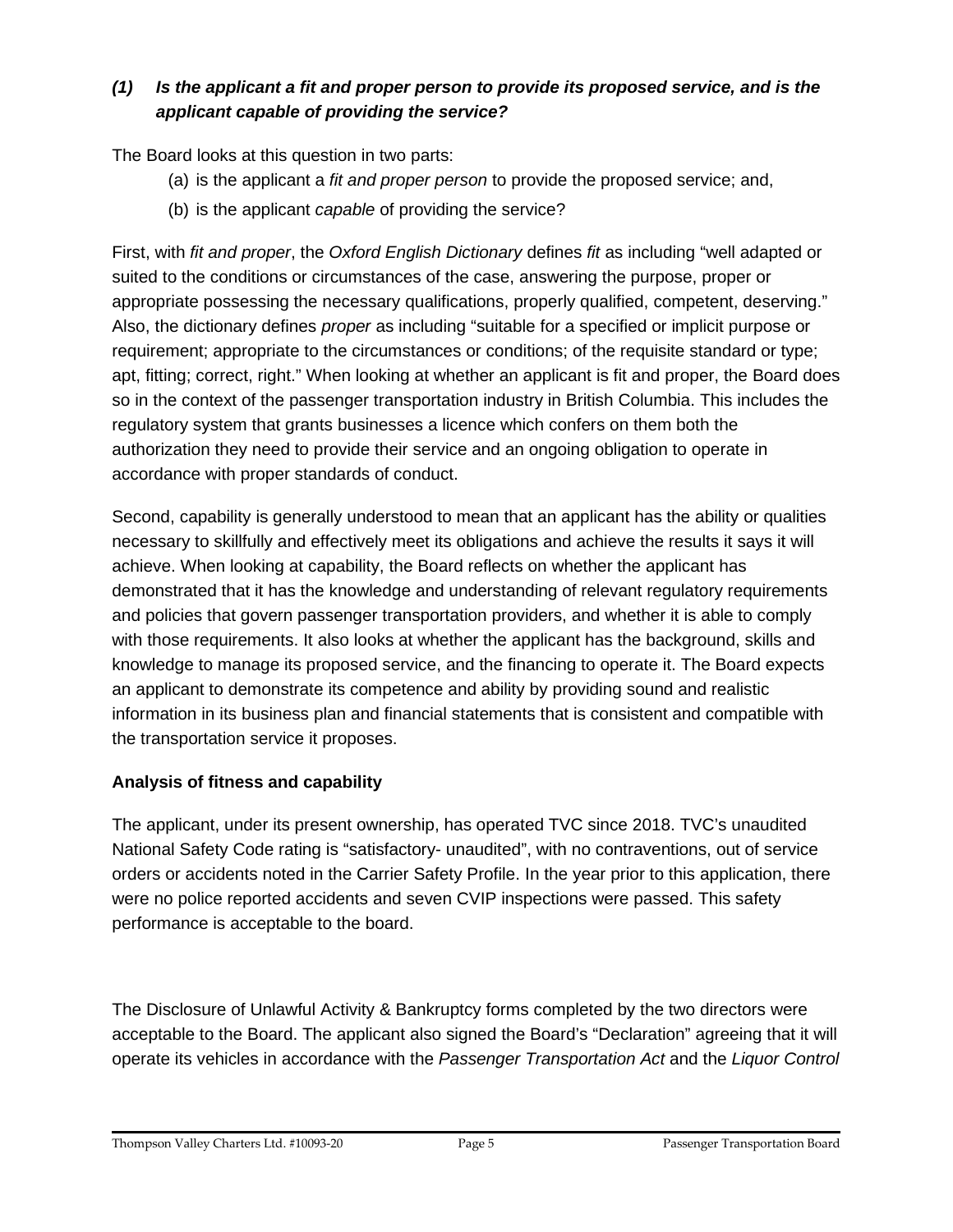*and Licencing Act* in B.C. These disclosures and commitments imply that TVC would operate in accordance with the standards of conduct expected in the passenger transportation industry.

TVC describes Route 2 as the "missing link" that would enable bus service between Vancouver (and other points in B.C.) and Kamloops to be connected to bus service between Jasper and Edmonton (and AB points on the route to Edmonton), allowing passengers to travel directly between Vancouver and Edmonton. TVC had no agreements with other transportation providers to coordinate scheduled service at the time of the submission of the application. The submission by Ebus expressed support for the TVC application stating they expect " to make full connectivity with TVC and provide a service that will potentially link Vancouver, Vancouver Island, and the lower mainland with all points beyond Kamloops through to Valemount, the BC/AB boarder and possibly through to Edmonton." In response to a Board inquiry, TVC indicated that it was in discussions with Ebus, Sun Dog Transportation and Busbud. TVC would use the Ebus terminal in Kamloops to pick up/drop off passengers, and the Sun Dog Terminal in Jasper to pick up/drop off passengers. TVC would use the Ebus online system, along with Busbud, which can divide the route to which company is providing which leg of the trip enabling the customer to make a single ticket purchase for a complete trip potentially provided by 3 cooperating bus companies. TVC has provided a reasonable service plan to meet the needs of its target market within BC.

TVC plans to utilize buses from its current fleet of six 48 and 56 Prevost passenger buses. TVC has determined that there is enough fleet capacity to meet anticipated demand for the existing Route 1 from Kamloops to Sun Peaks and the twice a week scheduled service for Route 2 sought in this application and its charter business. Route 2 would be a scheduled route on the calendar all the time and other services booked around this schedule. TVC would upgrade to new coaches as needed. TVC has in house maintenance capacity to service their buses. TVC has adequate equipment resources to provide the service frequency specified in the application.

The key personnel of TVC are experienced in managing transportation and transportation related enterprises including TVC since 2018. Roger Nadeau started driving a bus in 1984 and in 1987 started his own trucking company. He worked in both the passenger and freight sectors throughout the years as these sectors tended to be counter cyclical. He would be responsible for overall general management, drivers and sales.

Ian Nadeau has been in the vehicle maintenance business for 20 years and is responsible for maintenance and dispatching. Bookkeeping, finances, advertising and correspondence is the responsibility of Diane Nadeau, the third member of the management team. This TVC management team has the appropriate experience to operate the passenger service for which it applied.

All drivers are required to have a Class 2 with air license, a clean driver abstract and be of good moral standards. Drivers would be recruited through Facebook, radio, word of mouth and the internet. The driver recruitment policy and driver standards appear satisfactory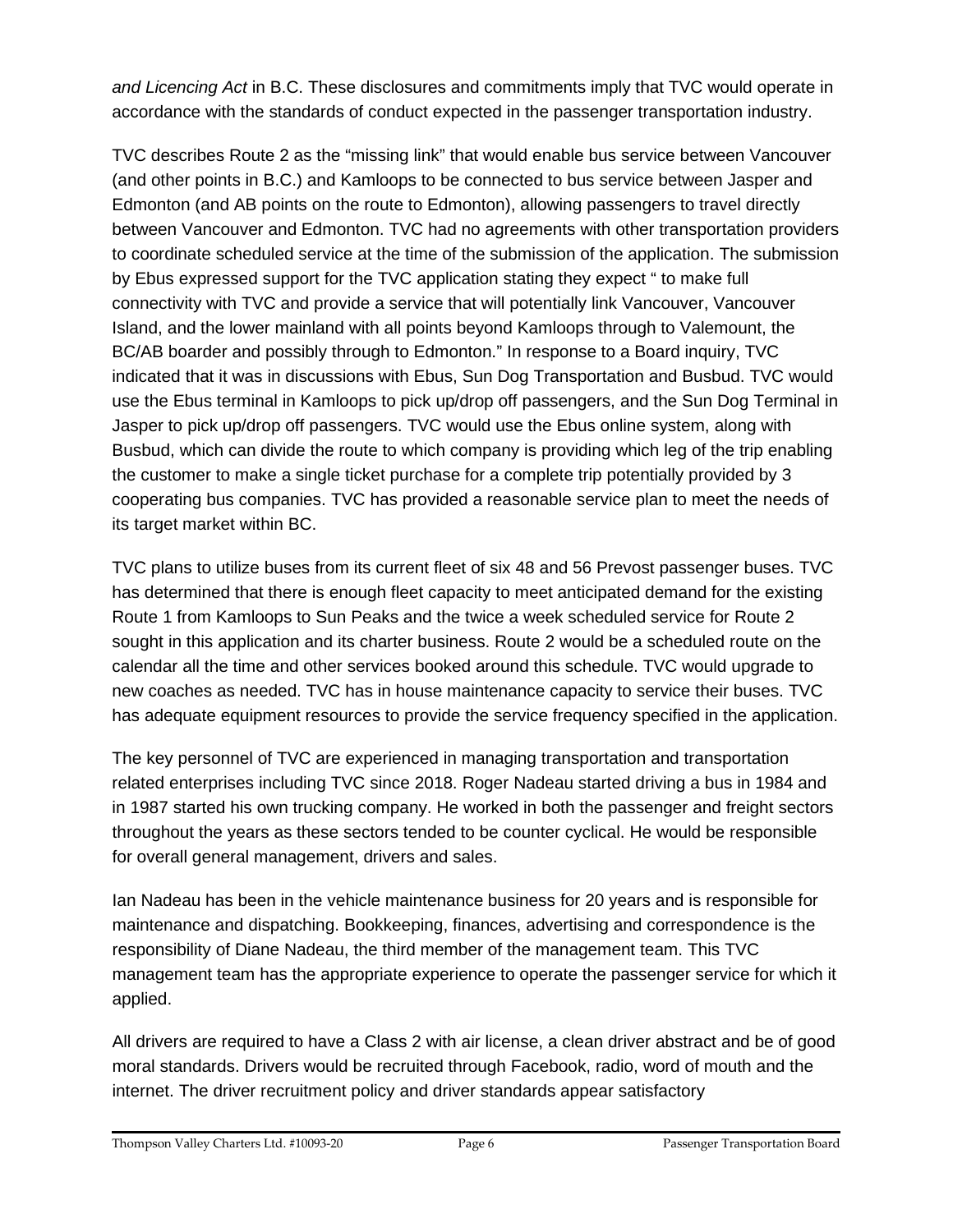Trips would be booked online, with an app on a passenger's smartphone or tablet and through third parties. Tickets will be available through Ebus and Busbud websites. The ICB service would be marketed on the internet, on billboards and radio advertisement. Marketing of the interprovincial service would primarily be the responsibility of the bus companies from which passengers originate outside the route 2 corridor. The marketing and booking processes appear adequate for the target markets.

The application included the required profit and loss income statements and balance sheets for the most recent three years and cash flow statement for the proposed route operation for 36 months beginning January 2021. The income statements were consistent with the ownership change in 2018 and the challenges posed by COVID on a company dependent on tourism in 2020. The balance sheets indicate that TVC is financially sound.

The cash flow forecasts indicate a consistent positive cash flow throughout the 36-month forecast period. The revenue flow was based on a passenger forecast that utilized input from three former employees of Greyhound who provided service on the proposed route. All three persons were knowledgeable of the proposed route in their managerial and supervisory positions and local experience. This input was supplemented with inquires to employers who potentially would value bus service on this route for its employees or business associates. The Board accepts this forecast as reasonable.

TVC appears to have adequate fleet, driver and financial capacity to start up and service the proposed ICB service, Route 2, on a weekly basis. This in combination with its experience and operational knowledge indicate the capability to establish and maintain a reliable ICB service for the proposed Route 2.

# **Board Finding**

Based on the information and evidence above, I find that Thompson Valley Charters Ltd. is a fit and proper entity to provide the proposed service, and that it has demonstrated it is capable of providing the service.

# **(2) Is there is a public need for the service the applicant proposes to provide?**

An applicant is required to demonstrate public need by showing that there are people who would use the proposed service. Applicants should provide clear information about the service it proposes, and they should provide supporting evidence that is factual and objective. They should not rely on general claims and their own opinion. The Board reviews applications and considers the extent and type of need that has been demonstrated for the proposed service.

The Board looks at the state of inter-city bus services in the area where the applicant is applying to operate. It may consider such things as:

• Will the service fill a gap in the market?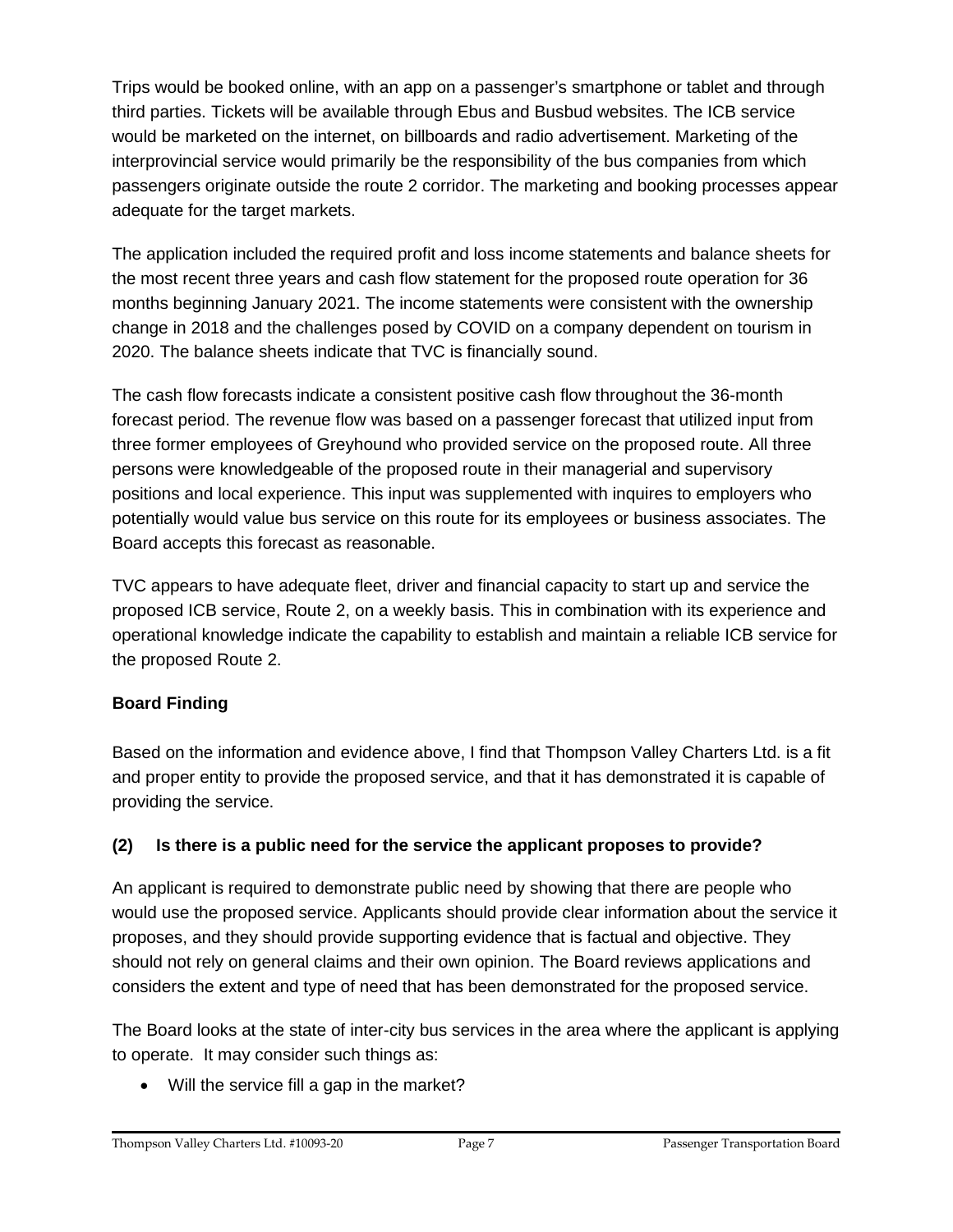- Has an inter-city bus company recently left the market?
- Has the applicant shown that current service levels are unsatisfactory?

# **Analysis of Public Need**

The applicant proposes to operate an ICB service between Kamloops and the BC/AB border along highways 5 and 16. The target market is a corridor described *"a rural route. Many people along this route need to come to the larger centre of Kamloops for doctors, shopping etc.*" The applicant also identifies an interline market: "*This route will also offer service for those to transfer onto Jasper and Edmonton*." The minimum service frequency would be two round trips per week. There would be fixed pickup locations in nine communities, the two endpoints of Kamloops and the BC/AB border (or location in Alberta such as Jasper) and the seven communities between these endpoints. The bus service would pick up and drop off anywhere along this route, even at locations that are not listed as a route point for this route as long as a reservation is made.

The applicant recognizes the absence of ICB service to these communities connecting to Kamloops.

The applicant's proposed Route 2 is one segment of Route N operated by Greyhound until October 2018. Route N connected Vancouver with the Alberta/BC border on Highway 16 through Kamloops, serving 11 route points between Kamloops and the Alberta Border. Until February 2018, the Greyhound licence set a minimum route frequency (MRF) requirement of 14 trips per week for route N and between 7 and 14 trips per week for each route point. After February 2018, the minimum route frequency requirements for each route point on Route N was reduced to 4 trips per week (2 in each direction). Greyhound Transportation Canada ULC announced in July 2018 that it would exit almost all of Western Canada in October 2018.

The submissions in the Greyhound application to reduce the frequency of service in 2018 indicated an existing demand for bus services and a need for connectivity to larger regional centres for medical and other reasons to travel to and from communities in B.C. and Alberta.

On July 11, 2018, the Passenger Transportation Board announced a process to fast-track applications from operators who want to serve corridors that would be left without commercial inter-city bus service as a result of Greyhound Canada's withdrawal from BC. "To encourage other operators to fill the gap left by Greyhound's exit, the Board is "fast-tracking" applications and using a simplified application process. This package was available for operators applying to operate inter-city buses (ICBs) on corridors in B.C. that:

- 1. have no commercial ICB service, or
- 2. will not have a commercial ICB service when Greyhound Canada withdraws its bus service from BC on October 31, 2018.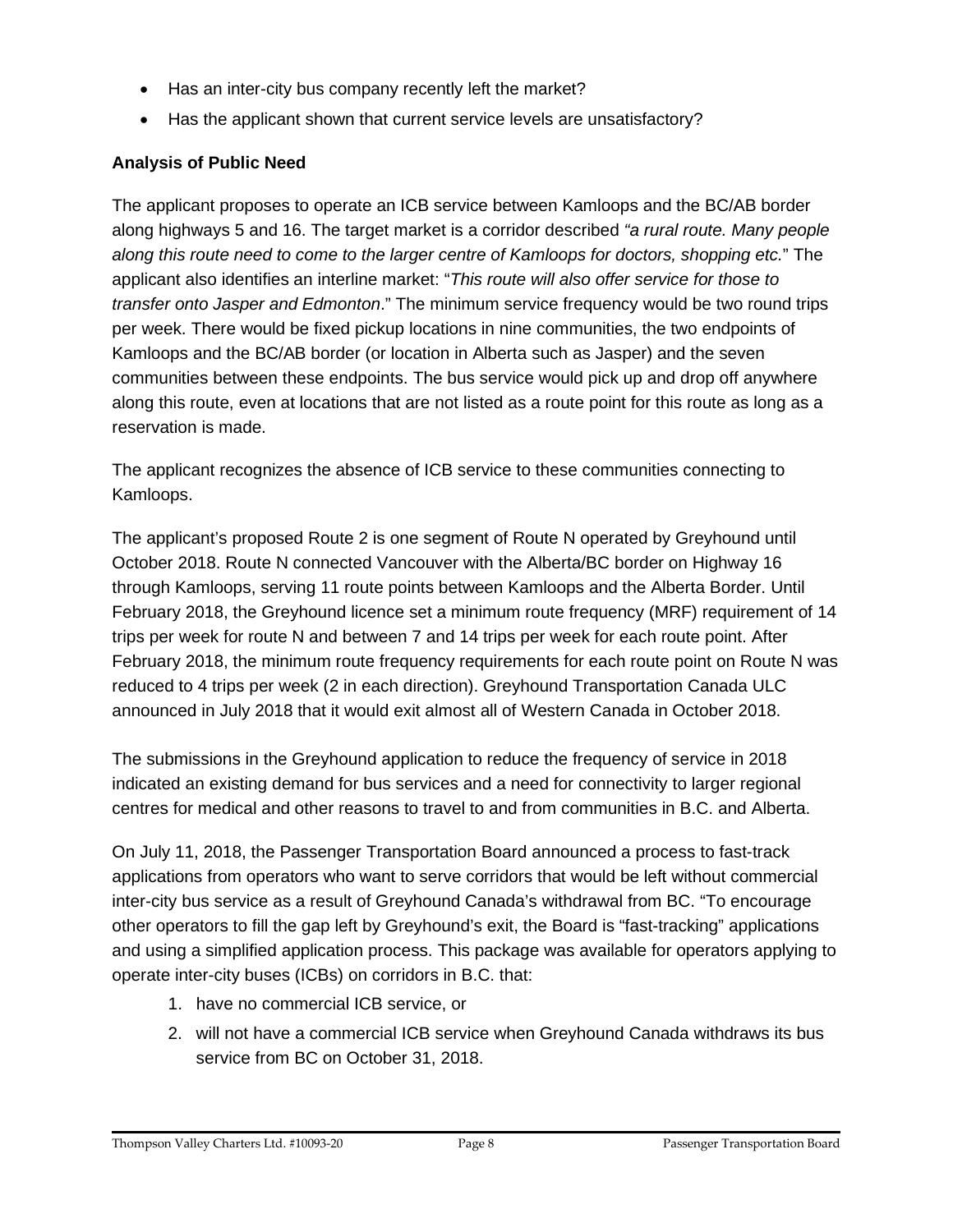Therefore, the policies set out in the simplified application package are appropriate to this application**:** *Generally, with the simplified ICB process, the PT Board is taking the view that a withdrawal of the sole carrier on a route creates a public need for a replacement servic*e.

There have been multiple bus routes established connecting Kamloops with other areas of British Columbia and to the BC/AB border but none traversing the communities between Kamloops and the BC/AB border on Highway 5 onward to Highway 16 and the BC/AB border.

Route 2 for which TVC seeks to provide service is identical to the Kamloops to BC/AB border segment of Route N that was abandoned by Greyhound. Vavenby and Tete Jaune Cache Junction are not included in the TVC list of service points. However, TVC would pick up and drop off anywhere along this route, even at locations that are not listed as a route point for this route as long as a reservation is made. Vavenby is on Highway 5 and Tete Jaune Cache Junction is at the junction of Highways 5 and 16. Therefore, the policies set out in the simplified application package are appropriate to this application.

# **Board Finding**

The applicant's Route 2 service replaces the former Greyhound service Route N. I consider the prior service and current gap as representing public need. Based on the evidence and information noted above, I find that there is a public need for the service the applicant proposes for Route 2.

# **(3) Would approving the application support sound economic conditions in the passenger transportation business in British Columbia?**

In considering sound economic conditions, the Board strives to balance public need for available, accessible and reliable commercial passenger transportation services with overall industry viability and competitiveness. The Board considers the issue from a wide-ranging perspective, which includes a consideration of harm to other industry participants. Generally speaking, it is the Board's view that the overall economic interests of the transportation business weigh more heavily than the economic and financial interests of any particular applicant or submitter.

The Board considers how the service could benefit the market and whether the market has the capacity to absorb additional services. It may consider such things as:

- Will the service give the public additional transportation options?
- Does the market place have the capacity to absorb another service?
- Are there inter-city bus providers in the target market area?
- Will the services supplement another non-transportation business?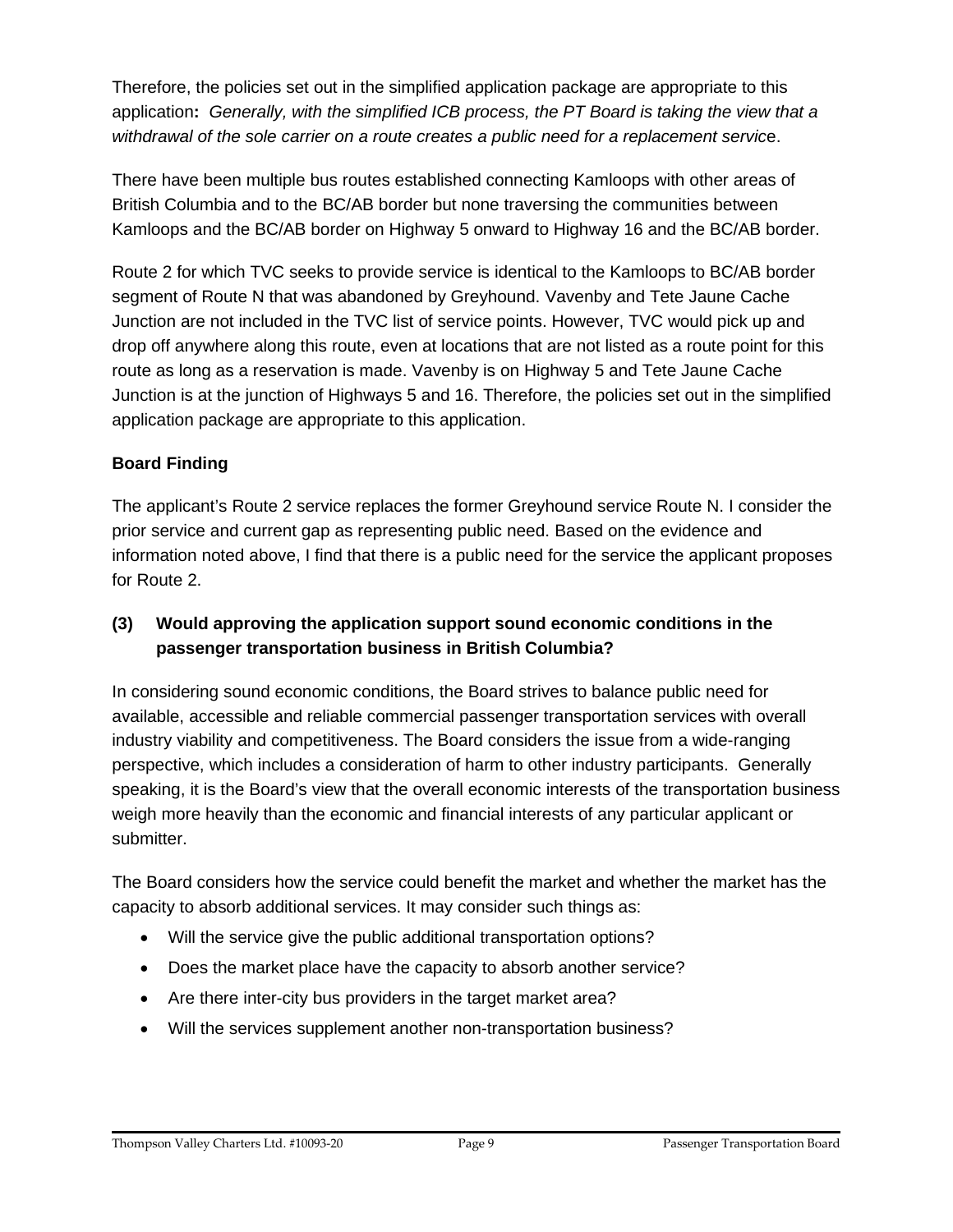## **Analysis of Sound Economic Conditions**

There are no existing competitors providing ICB service to the municipalities along the proposed route. In addition to providing service to and from Kamloops, the new route could increase the demand for service provided by other ICB providers that provide service to Kamloops through connections. Providing bus service on this route also creates another routing alternative between points west of Kamloops to and from northern Alberta increasing bus demand for TVC and the connecting ICB providers.

TVC is currently licensed to provide a seasonal ICB service and year-round charter service. The Route 2 market provides additional demand and another revenue stream to improve the utilization of TVC's vehicle fleet. The board requires a minimum service frequency to be provided and the applicant states that Route 2 would be a scheduled route on the calendar all the time and other services booked around this schedule. Should there be competing demand for the existing fleet capacity, the essential service provided to the rural communities would not be compromised.

## **Board Finding**

Overall, I find that approving this application will provide needed services to an unserved market. It will also complement both the existing services provided by the applicant and the services provided by ICB carriers that connect at the endpoints of the proposed route. I find that approving the application would promote sound economic conditions in the passenger transportation industry in BC.

# **(4) Other Matters**

The published application summary:

- omitted a service exception (for Christmas and New Year's Day) from the service section of existing terms and conditions
- omitted a seasonal operational requirement from existing terms and conditions respecting the operation of Route 1.
- misattributed a proposed service exception regarding pre-booking to both Routes 1 and 2 when this was requested for Route 1 only.

The approved terms and conditions in Appendix 1(b) reflect corrections and, for this reason, differ from the published summary.

#### **VII. Conclusion**

For the reasons above, this application is approved in whole. The Board establishes notice and activation requirements, and terms and conditions of licence that are attached to this decision as Appendix 1. This forms an integral part of the decision.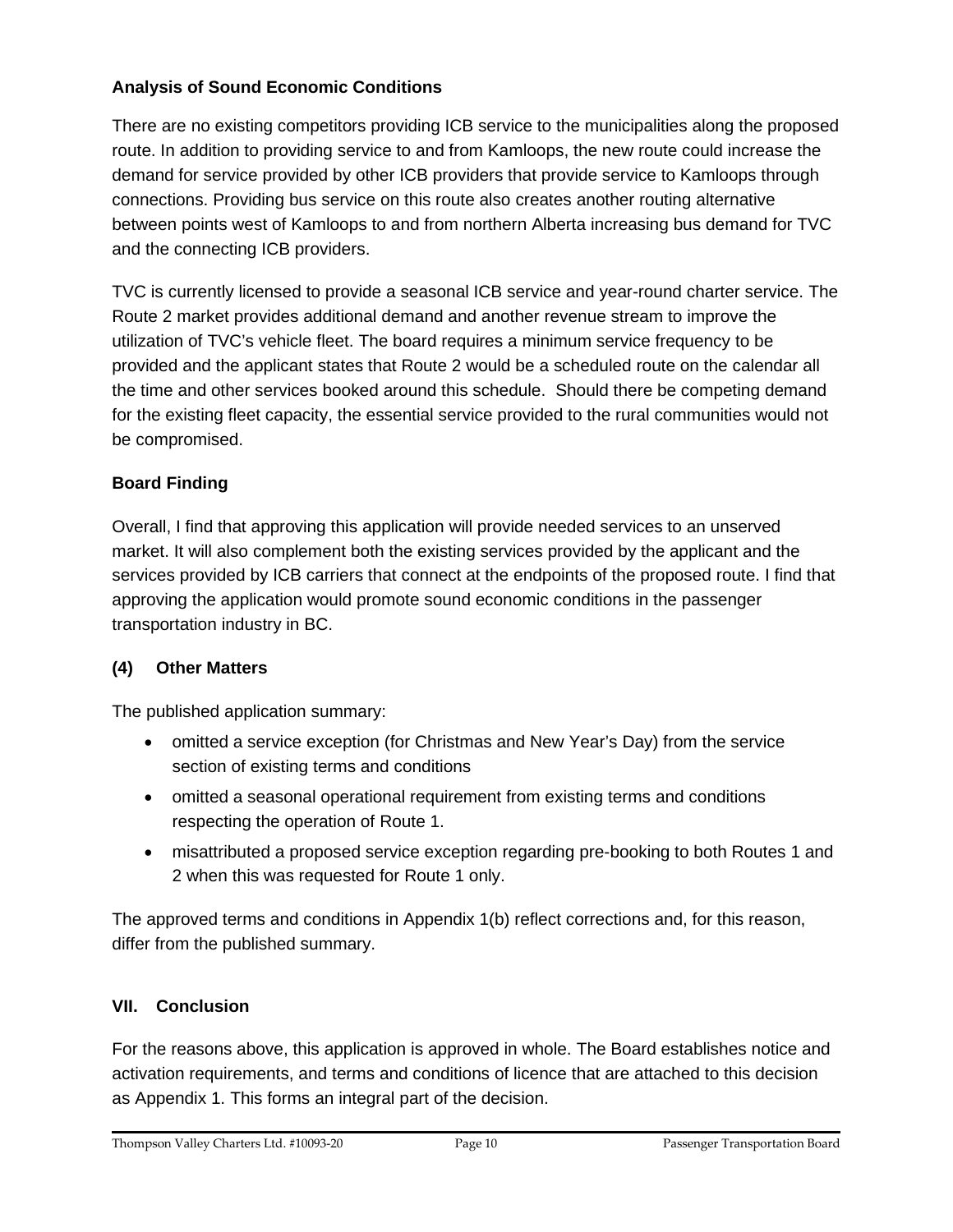To ensure a smooth transition of service, I am requiring the applicant to post time schedules and implement its time schedules for the proposed route stops and website reservations by the dates set out in Appendices I and II of this decision.

The terms and conditions of licence specify required stops and minimum frequencies. The applicant may, however, at some point want to expand its service to other stops along the approved routes. I have, therefore, approved a term and condition of licence that allows this flexibility.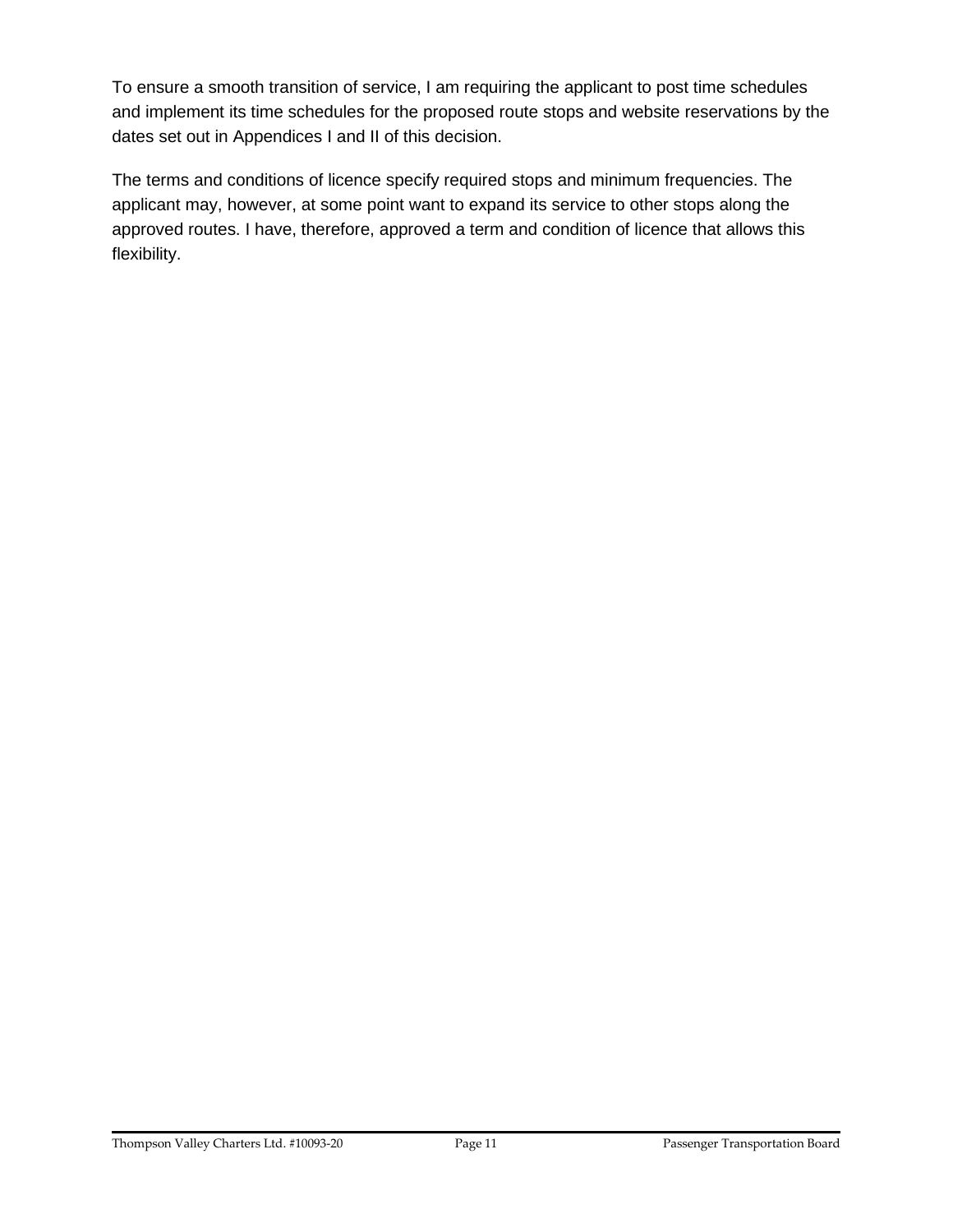## **Thompson Valley Charters Ltd.**

## **Appendix 1: Terms & Conditions**

**(a) Activation:**

#### **Appendix 1: Terms & Conditions: Issuance of Licence with ICB Authorization**

#### **1. General:**

A Passenger Transportation Licence must be issued by the Registrar of Passenger Transportation under section 29 of the Passenger Transportation Act or renewed under section 34 before the special authorization approved in this decision may be exercised.

#### **2. Direction to the Applicant:**

Unless otherwise ordered by the Passenger Transportation Board, **THOMPSON VALLEY CHARTERS LTD**. must, no later than 6 weeks from the date of this decision:

- a. post time schedules online and make available to the public online its reservation system to enable advance bookings.
- b. provide copies or links to the Registrar of Passenger Transportation.

#### **3. Notice to Registrar**

A licence that includes the Inter-City Bus Authorization approved by the Board in this decision may only be issued after the Registrar is satisfied that **THOMPSON VALLEY CHARTERS LTD.** has met requirements set out in 2(a) above.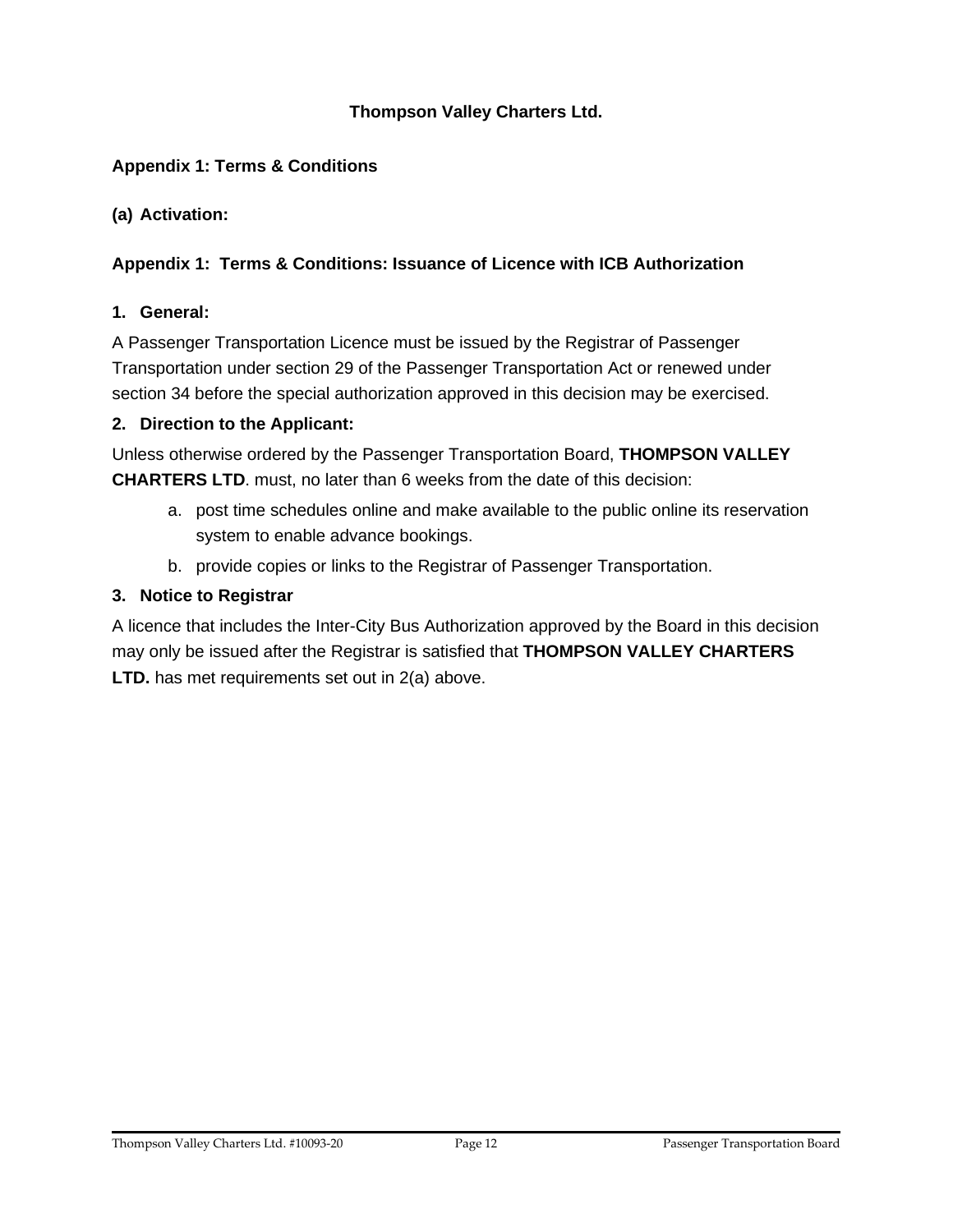| <b>Special Authorization</b><br><b>INTER-CITY BUS AUTHORIZATION (ICBA)</b><br><b>Terms &amp; Conditions</b> |                                                                                                                                                                                                                                                                                                                                                                                                                                                                                                                                                                                                                                                   |  |  |
|-------------------------------------------------------------------------------------------------------------|---------------------------------------------------------------------------------------------------------------------------------------------------------------------------------------------------------------------------------------------------------------------------------------------------------------------------------------------------------------------------------------------------------------------------------------------------------------------------------------------------------------------------------------------------------------------------------------------------------------------------------------------------|--|--|
| <b>Definitions</b>                                                                                          | "Board" means the Passenger Transportation Board<br>"Registrar" means the Registrar, Passenger Transportation                                                                                                                                                                                                                                                                                                                                                                                                                                                                                                                                     |  |  |
| A. Legislative Requirements                                                                                 |                                                                                                                                                                                                                                                                                                                                                                                                                                                                                                                                                                                                                                                   |  |  |
| <b>Vehicle Identifiers</b>                                                                                  | Each motor vehicle operated under this authorization must display, at the<br>times and in the form and manner required by the Registrar, a vehicle<br>identifier that is:<br>(a) issued to the licensee by the Registrar; or                                                                                                                                                                                                                                                                                                                                                                                                                      |  |  |
|                                                                                                             | (b) authorized by the Registrar to be issued by the licensee.                                                                                                                                                                                                                                                                                                                                                                                                                                                                                                                                                                                     |  |  |
| <b>B.</b> Services                                                                                          |                                                                                                                                                                                                                                                                                                                                                                                                                                                                                                                                                                                                                                                   |  |  |
| <b>Services</b>                                                                                             | Transportation of passengers must be provided:<br>(a) on a scheduled basis; and<br>(b) in accordance with minimum frequencies and other terms and<br>conditions of licence that apply to the routes and route points.                                                                                                                                                                                                                                                                                                                                                                                                                             |  |  |
| <b>Schedules</b>                                                                                            | The licence holder must publish, in a manner accessible to the general<br>public, a schedule for each route with the time and location of each stop;<br>and must carry in each vehicle a copy of the schedule that the vehicle is<br>following.<br>Service is not required on Christmas Day or New Year's Day when the<br>break in service is noted on the published schedule.                                                                                                                                                                                                                                                                    |  |  |
| <b>Service Exception</b>                                                                                    | Service is not required on Christmas Day or New Year's Day when the<br>break in service is noted on the published schedule.                                                                                                                                                                                                                                                                                                                                                                                                                                                                                                                       |  |  |
| <b>Engaged Carrier</b><br>Authorization                                                                     | The holder of this licence may operate as an inter-city bus when engaged<br>by another licensed operator in the following limited circumstances:<br>(a) the other licensed operator must have a special authorization to<br>operate an inter-city bus under a licence issued pursuant to the<br>Passenger Transportation Act (British Columbia) or the Motor<br>Vehicle Transport Act (Canada);<br>(b) the holder of this licence must have signed written authorization<br>from the other licensed operator specifying the terms by which the<br>licence holder is engaged including the period for which the<br>written authorization is valid; |  |  |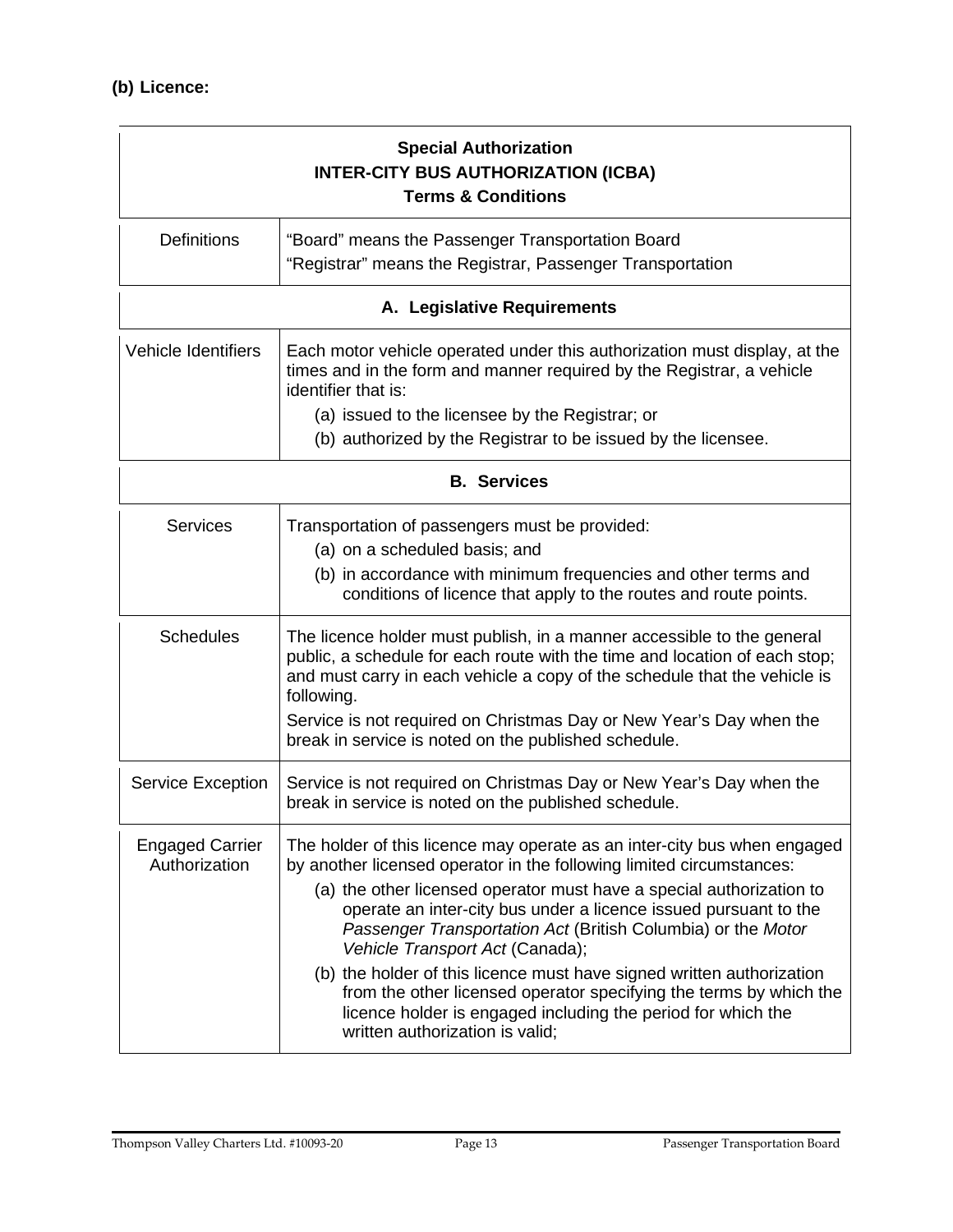|                | (c) the holder of this licence must operate its vehicles in accordance<br>with all the applicable terms and conditions of the other licensed<br>operator's licence; and                                                                                                      |
|----------------|------------------------------------------------------------------------------------------------------------------------------------------------------------------------------------------------------------------------------------------------------------------------------|
|                | (d) the holder of this licence must carry in its vehicles a copy of the<br>written authorization referred to in paragraph (b) and a copy of the<br>terms and conditions of the other licensed operator's licence when<br>operating under this engaged carrier authorization. |
| <b>Poute</b> 1 |                                                                                                                                                                                                                                                                              |

# **Route 1**

| <b>Terminating Point 1:</b> | <b>City of Kamloops</b>                               |
|-----------------------------|-------------------------------------------------------|
| <b>Terminating Point 2:</b> | <b>Sun Peaks Resort</b>                               |
| Corridors:                  | Highway 5<br><b>Heffley Louis Kingsley Creek Road</b> |
| <b>Route Points</b>         | Minimum Frequencies                                   |
| City of Kamloops            | 1 trip per day (each direction)                       |
| <b>Sun Peaks Resort</b>     | 1 trip per day (each direction)                       |
|                             |                                                       |

Seasonal Operation:

Each year, service must commence during the month of November, be maintained on a daily basis throughout the "winter season" and then cease during the period comprising the last 15 days of March and first 15 days of April.

Limited Pick Up & Drop Off:

*Northbound: City of Kamloops to Sun Peaks Resort*

Passengers may only be picked up only from the City of Kamloops through until (but not including) arrival at Sun Peaks Resort. Scheduled pickup locations may be served on a reservation-only basis when the published schedule indicates that a reservation is required for pick up at those particular stops. All passengers are dropped off at Sun Peaks Resort.

Southbound: Sun Peaks Resort to City of Kamloops

Passengers are picked up from Sun Peaks Resort only and may only be dropped off "as required" at scheduled drop off locations along the route.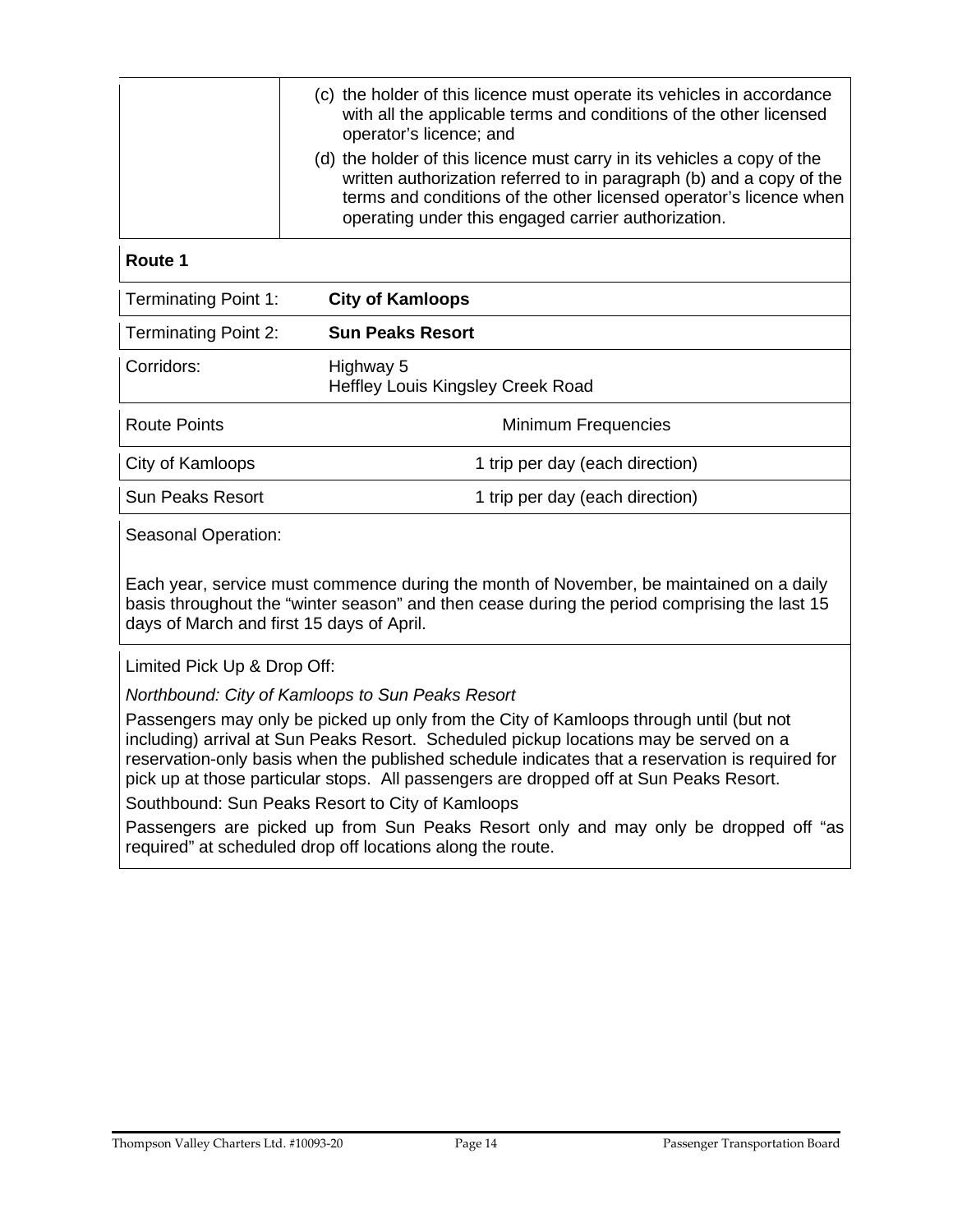| Route 2                        |                                |                                                                                                                                                                                                                                                                                                   |  |  |
|--------------------------------|--------------------------------|---------------------------------------------------------------------------------------------------------------------------------------------------------------------------------------------------------------------------------------------------------------------------------------------------|--|--|
| <b>Terminating Point 1:</b>    |                                | <b>City of Kamloops</b>                                                                                                                                                                                                                                                                           |  |  |
| Terminating Point 2:           |                                | <b>BC/Alberta Border (HWY 16)</b>                                                                                                                                                                                                                                                                 |  |  |
| Corridors:                     |                                | Highway 5 and Highway 16                                                                                                                                                                                                                                                                          |  |  |
| <b>Route Points</b>            |                                | <b>Minimum Frequencies</b>                                                                                                                                                                                                                                                                        |  |  |
| City of Kamloops               |                                | 2 trips per week in each direction                                                                                                                                                                                                                                                                |  |  |
| <b>District of Barriere</b>    |                                | 2 trips per week in each direction                                                                                                                                                                                                                                                                |  |  |
| <b>Little Fort</b>             |                                | 2 trips per week in each direction                                                                                                                                                                                                                                                                |  |  |
| <b>District of Clearwater</b>  |                                | 2 trips per week in each direction                                                                                                                                                                                                                                                                |  |  |
| Avola                          |                                | 2 trips per week in each direction                                                                                                                                                                                                                                                                |  |  |
| <b>Blue River</b>              |                                | 2 trips per week in each direction                                                                                                                                                                                                                                                                |  |  |
| Village of Valemount           |                                | 2 trips per week in each direction                                                                                                                                                                                                                                                                |  |  |
| Mount Robson                   |                                | 2 trips per week in each direction                                                                                                                                                                                                                                                                |  |  |
| BC/Alberta border (Highway 16) |                                | 2 trips per week in each direction                                                                                                                                                                                                                                                                |  |  |
| <b>Alternative Points</b>      |                                | The licence holder may pick up or drop off passengers at any location,<br>municipality or unincorporated area that is between the terminating points<br>and along the highway corridors for the inter-city bus routes below.                                                                      |  |  |
| <b>Service Exception</b>       | basis if the route points are: | Routes may only be operated on a "pre-booked" or "reservation required"                                                                                                                                                                                                                           |  |  |
|                                |                                | (a) designated as reservation required in the licence;                                                                                                                                                                                                                                            |  |  |
|                                |                                | (b) identified as pre-booked or reservation required in all current;<br>published schedule information; and                                                                                                                                                                                       |  |  |
|                                | licensee's website.            | (c) available at all times for pre-booking or reservation on the                                                                                                                                                                                                                                  |  |  |
|                                | required.                      | When these conditions are met and when no reservations have been<br>received for pick up or drop off at one or more points on the route by the<br>time service is scheduled to be provided, the licence holder has the<br>option of not providing service to those points that would otherwise be |  |  |